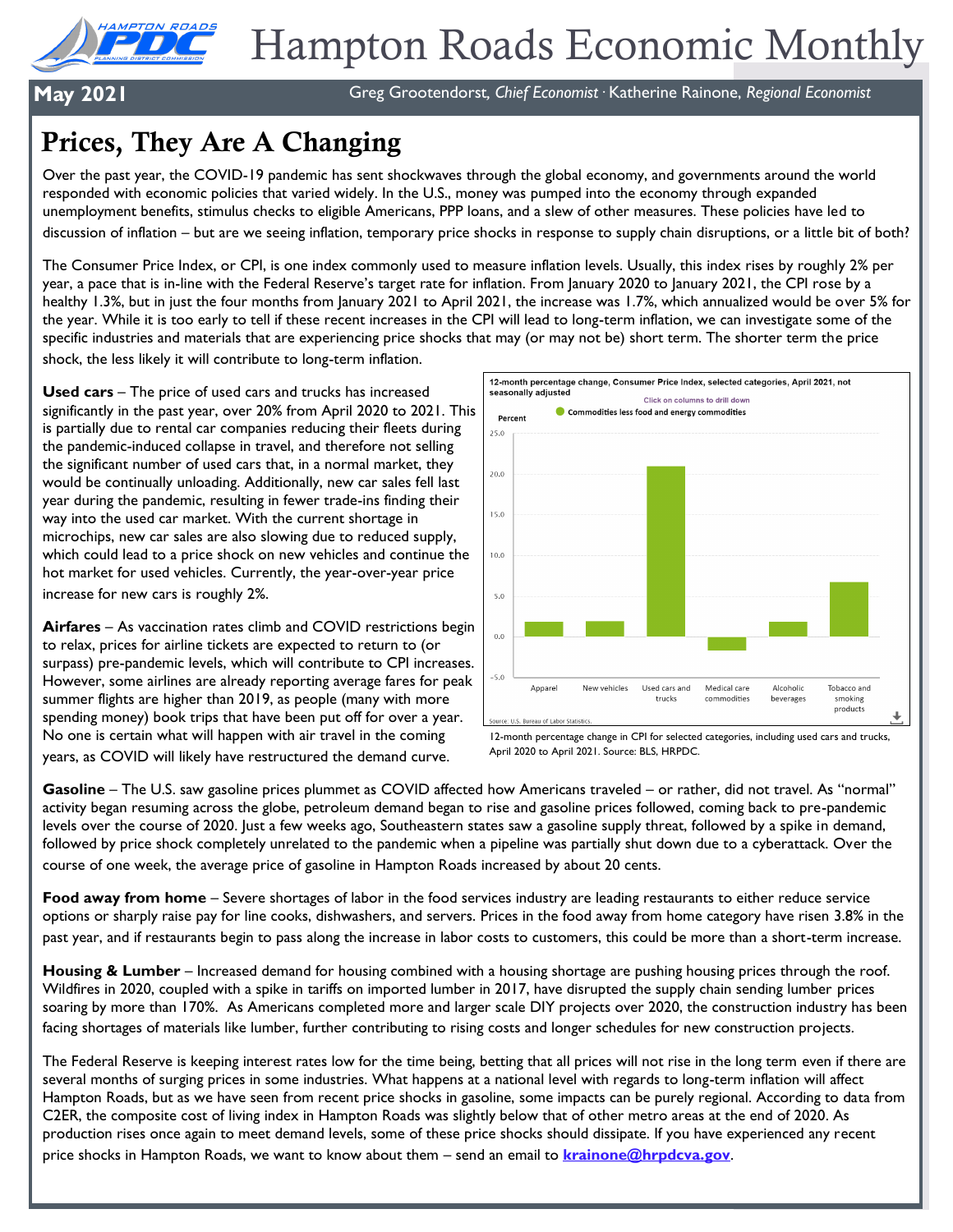### **GDP, Annualized Growth Rate**

United States, 2005Q1 – 2021Q1, Quarterly



**GDP:** Gross Domestic Product combines consumption, investment, net exports, and government spending to determine the size and general health of the economy. Real GDP increased nearly 6.5% in Q1 2021, reflecting the continued economic recovery from early 2020 losses as well as the ongoing impact of COVID-19. While Q1 growth quarter was largely driven by increases in PCE (5% increase in durable goods, over 2% increase in services), real GDP levels are still roughly 0.85% lower than at the end of 2019.

#### **New Car Sales, Seasonally Adjusted**

Hampton Roads, Mar 2007 – Mar 2021, Monthly



**New Car Sales:** Car sales, as a durable good, may be put off until an individual's economic prospects improve; thus, the number of new car sales indicates the level of confidence that households in Hampton Roads have in their financial future. Car sales this March were down slightly compared to the previous month, and represents significant YoY growth— March 2021 showed a 24% increase from March 2020, the first month impacts of COVID-19 began showing up in sales numbers. For pre-pandemic comparison, March 2021 represents only a 1% increase from March 2019.

#### **Hampton Roads Retail Sales, Seasonally Adjusted**

Hampton Roads, Jan 2005– Mar 2021, Monthly



**Retail Sales:** Retail sales in Hampton Roads, as measured by the 1% local option sales tax, serve as an indicator for consumption in the region. When averaged over 3 months, March once again represents the largest total retail sales recorded, continued confirmation of structural changes to expenditure patterns. Unadjusted, March 2021 posted a 30% increase from March 2020 (the first month showing pandemic impacts), but also a 31% increase from March 2019. This shortterm growth can likely be attributed to distribution of stimulus checks and renewed momentum of the services sector.

#### **Estimated Hotel Revenue, Seasonally Adjusted**

Hampton Roads, 2009Q1 – 2020Q4, Quarterly



**Estimated Hotel Revenue:** Hotel sales indicate the performance of the region's tourism sector. When seasonally adjusted, Q4 2020 hotel revenue ones again saw improvement from the historic lows realized in Q2 due to pandemic-related closures, albeit at a lower rate of recovery. While there was a roughly 13% increase in revenue from Q3 to Q4, this still represents a 33% decline in year-over-year revenue.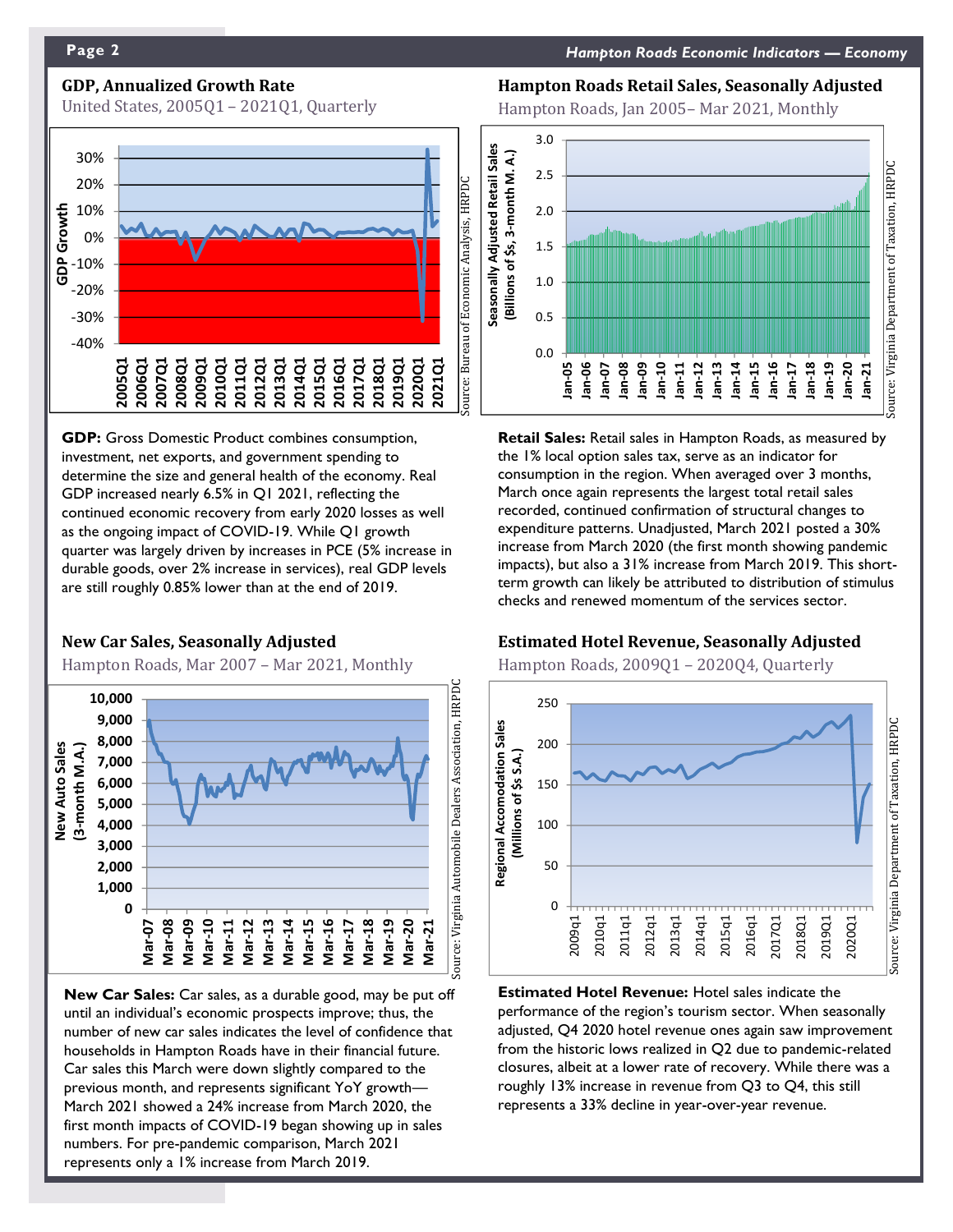#### **Civilian Employment, Seasonally Adjusted**

Hampton Roads, Jan 2005 – Mar 2021, Monthly



**Employment:** Non-agricultural civilian employment figures are considered the best estimate of labor market activity by the National Bureau of Economic Research. According to data from the Bureau of Labor Statistics, Hampton Roads employment (seasonally adjusted) decreased for the second month in a row—by 0.25% from February to March 2021. Total employment levels in Hampton Roads still sit roughly 5% below pre-COVID highs of January 2020, but as vaccination rates continue to increase, businesses may begin hiring again in earnest.

### **Unemployment Rate, Seasonally Adjusted**

U.S. & Hampton Roads, Jan 2005 – Mar 2021, Monthly



**Unemployment Rate:** The unemployment rate is the percentage of the population actively seeking work but unable to obtain a position. Hampton Roads' unemployment rate decreased slightly from 6.01% in February 2021 to 5.95% in March 2021, reflecting very small increases in both the labor force and number of unemployed residents coupled with a slightly larger decrease in the region's unemployed persons. The unemployment rate in Hampton Roads continues to sit below the US rate, but only 0.1% below, the first time the variance has been this small since 2016.

#### **Employment Growth by Industry**

Hampton Roads, Mar-20 to Mar-21, Year-over-Year



**Employment Growth by Industry:** As the job market grows or declines, there will be some industries whose experience does not resemble the regional trend. In March, almost every Hampton Roads industry experienced a decrease in year-overyear employment. Most significant was Leisure & Hospitality, which continued to show an especially large decrease of over 10,000 employees. The Local Government and Administrative & Support industries lost over 5,000 jobs compared to last year, while Scientific & Technical gained 3,200 jobs.

### **Initial Unemployment Claims, Seasonally Adjusted**

Hampton Roads, Jan 2005 – Apr 2021, Monthly



**Initial Unemployment Claims:** The number of initial unemployment claims is a leading economic indicator reflecting those who are forced to leave work unexpectedly, thus revealing the strength of the job market with little lag time. In March 2021, initial unemployment claims significantly increased from the previous month, but came down again in April 2021. Seasonally adjusted unemployment claims in April were roughly 15,500—a 23% decrease from the previous month, representing the lowest since October 2020 (still nearly 500% greater than pre-pandemic levels).